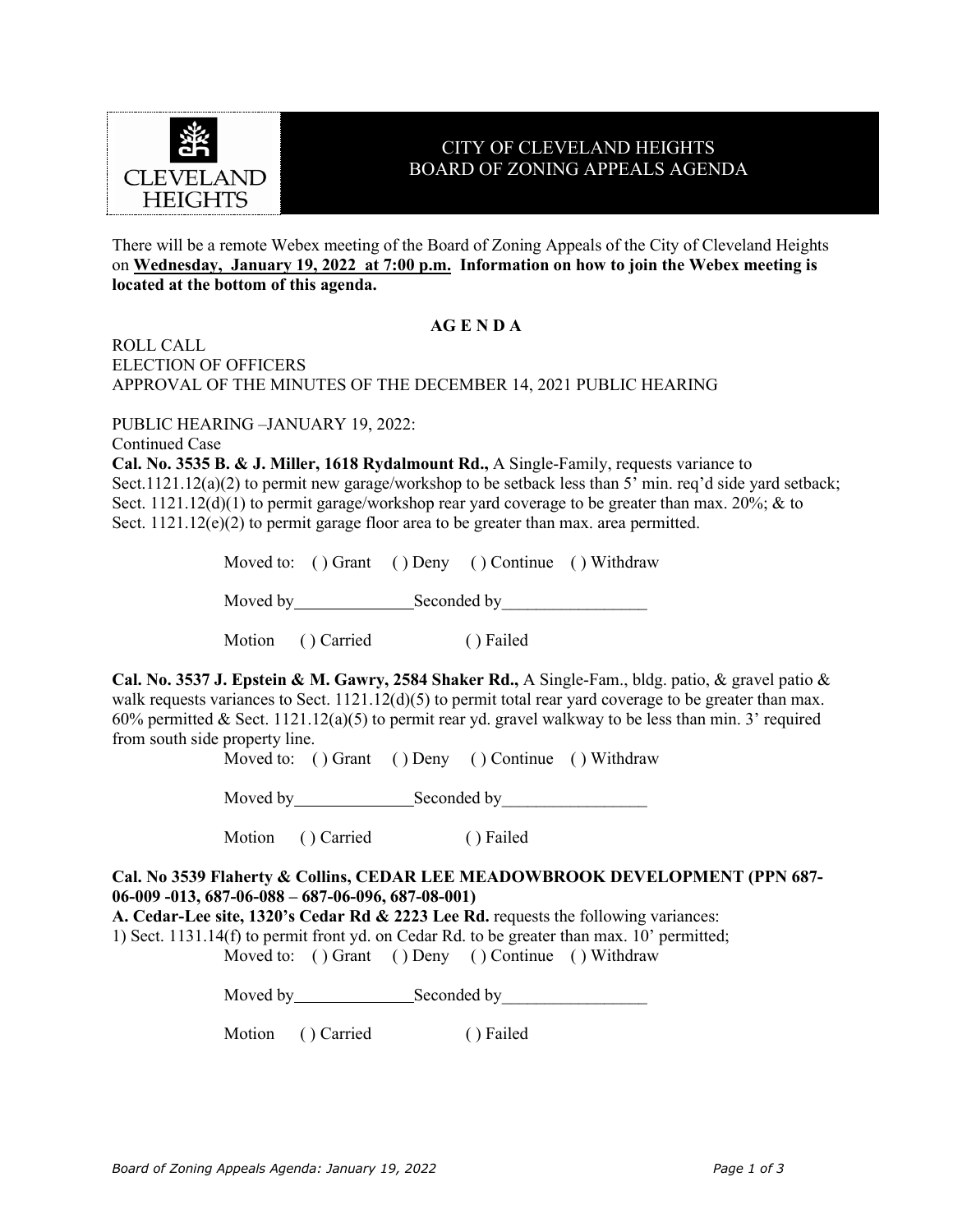| 2) Sect. 1131.14(g)(4) to permit less than $\frac{1}{2}$ of each building face on the bldg.'s top floor to be setback at<br>least 8' on the Cedar Rd. face of the bldg.;                                                     |                                                    |  |           |  |
|------------------------------------------------------------------------------------------------------------------------------------------------------------------------------------------------------------------------------|----------------------------------------------------|--|-----------|--|
|                                                                                                                                                                                                                              | Moved to: () Grant () Deny () Continue () Withdraw |  |           |  |
|                                                                                                                                                                                                                              |                                                    |  |           |  |
|                                                                                                                                                                                                                              | Motion () Carried () Failed                        |  |           |  |
| 3) Sect. 1166.05(b) to have less than 10' landscaped yd. along Cedar Rd.<br>Moved to: () Grant () Deny () Continue () Withdraw                                                                                               |                                                    |  |           |  |
|                                                                                                                                                                                                                              |                                                    |  |           |  |
|                                                                                                                                                                                                                              | Motion () Carried () Failed                        |  |           |  |
| <b>B. Meadowbrook site, 2223 Lee Rd requests the following variances:</b><br>1) Sect. 1131.14(f) to permit front yd. on Lee Rd. to be greater than max. 10' permitted;<br>Moved to: () Grant () Deny () Continue () Withdraw |                                                    |  |           |  |
|                                                                                                                                                                                                                              |                                                    |  |           |  |
|                                                                                                                                                                                                                              | Motion () Carried () Failed                        |  |           |  |
| 2) Sect. 1131.14(f) to permit rear yd. abutting 3216 Tullamore to be less than the 20'min. required;<br>Moved to: () Grant () Deny () Continue () Withdraw                                                                   |                                                    |  |           |  |
|                                                                                                                                                                                                                              |                                                    |  |           |  |
|                                                                                                                                                                                                                              | Motion () Carried () Failed                        |  |           |  |
| 3) Sect. 1131.14(g)(4) to permit less than $\frac{1}{2}$ of each building face on the bldg.'s top floor to be setback at<br>least 8' on the Tullamore Rd. face of the bldg.;                                                 |                                                    |  |           |  |
|                                                                                                                                                                                                                              | Moved to: () Grant () Deny () Continue () Withdraw |  |           |  |
|                                                                                                                                                                                                                              |                                                    |  |           |  |
|                                                                                                                                                                                                                              | Motion<br>$()$ Carried                             |  | () Failed |  |
| 4) Sect $1131.075(a)$ to have less than 60% windows along the Tullamore Rd. street frontage;<br>Moved to: () Grant () Deny () Continue () Withdraw                                                                           |                                                    |  |           |  |
|                                                                                                                                                                                                                              |                                                    |  |           |  |
|                                                                                                                                                                                                                              | () Carried<br>Motion                               |  | () Failed |  |
| 5) Sect. 1166.05(b) to have less than 10' landscaped yd. along Tullamore Rd. & Lee Rd.<br>Moved to: () Grant () Deny () Continue () Withdraw                                                                                 |                                                    |  |           |  |
|                                                                                                                                                                                                                              |                                                    |  |           |  |
|                                                                                                                                                                                                                              | Motion<br>() Carried                               |  | () Failed |  |